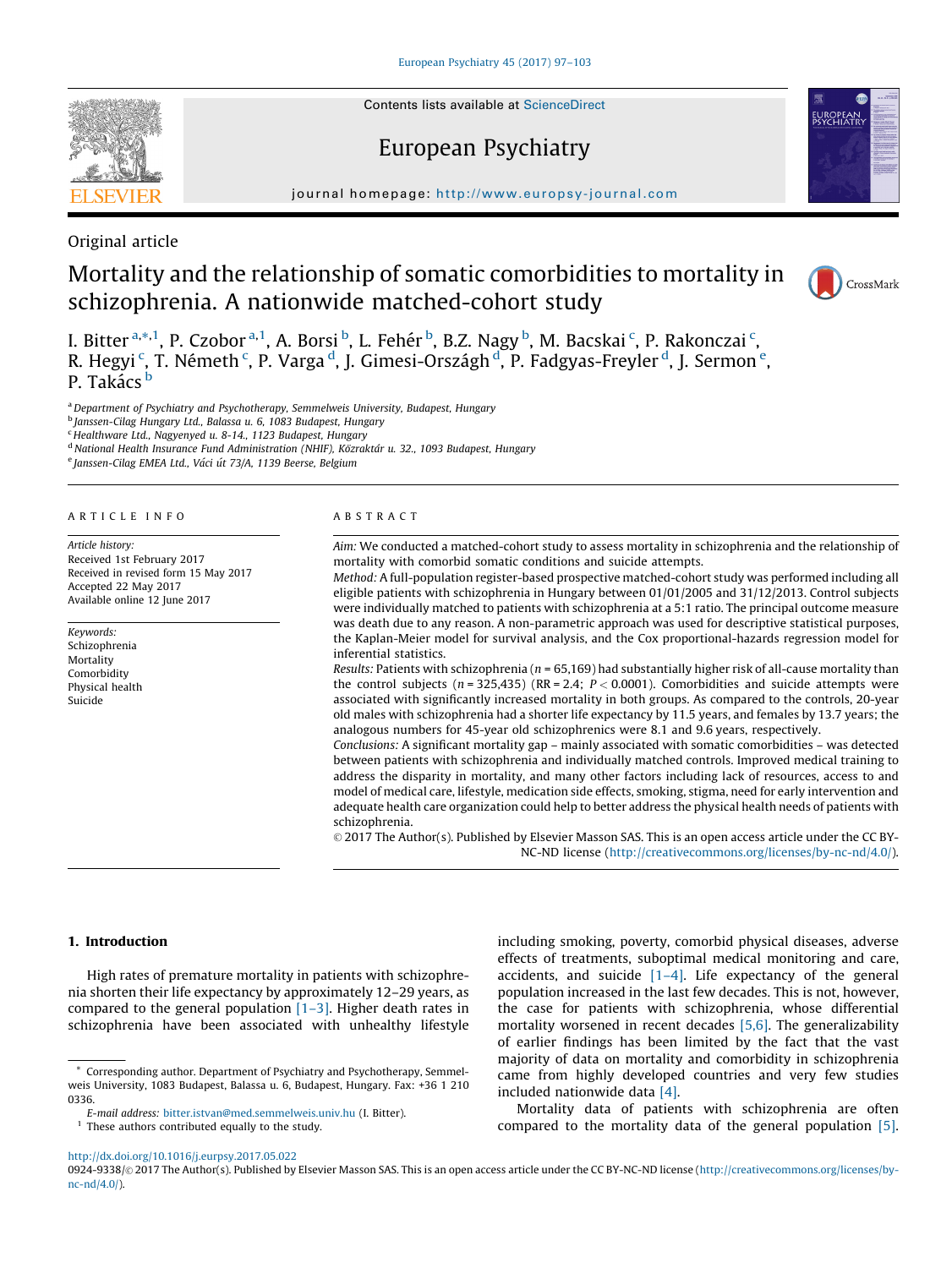However, this approach has been questioned as it leads to a bias towards underestimating mortality risk, and it has been pointed out that ''when using population based datasets, an internal control group drawn from the same dataset is preferable to the use of external rates for comparison'' [\[7\]](#page-6-0). In order to deal with this issue, our study was designed as a nationwide matched-cohort study. Matched-cohort studies, especially based on large databases may offer additional insight in the role of different variables associated with mortality (e.g., age, gender, place of residence, comorbid conditions).

Electronic reporting to the National Health Insurance Fund Administration (NHIFA) is mandatory in Hungary for all health care providers and pharmacies; the system exists in the recent form since 1998. NHIFA covers the vast majority of the population of approximately 10 million inhabitants. The NHIFA database captures all publicly funded healthcare events, including in- and outpatient care, and the drug reimbursement system is 100% covered by NHIFA. The private healthcare sector in Hungary covers not more than 5% of all healthcare events. Patients with the diagnosis of schizophrenia rarely use private services (no private inpatient psychiatric services are available in the country); however, most or possibly even all of these patients are included in the database since they may use publicly funded services (e.g., GP, laboratory, psychiatric hospitalization, fill prescriptions in the pharmacies).

### 2. Aims of the study

We conducted a study to investigate mortality in the population of patients with schizophrenia in Hungary. Our specific aims were:

- to compare mortality in schizophrenia with individually matched controls in Hungary during a defined period of observation;
- to describe comorbidities in patients and controls;
- to delineate the relationship of mortality with suicide attempts and comorbid conditions of interest.

# 3. Methods

#### 3.1. Data source

Subject-level data were selected both for patients with schizophrenia and controls from the national insurance database of Hungary, which includes records of all inpatient, outpatient, and other services (e.g. pharmacy, laboratory) occurring within and funded by the national health system. The database records include unique patient IDs and ICD-10 codes.

### 3.2. Study periods

This was a nationwide, register-based prospective matchedcohort study between 01/01/2005 and 31/12/2013, which comprised three periods: an inclusion period of three-years between 01/01/2006 and 31/12/2008; an observation period between the start of inclusion and 31/12/2013; and a retrospective period between 01/01/2005 and the start of the inclusion, and also a checking and confirmation period from 01/01/1998. The retrospective period was used to identify comorbidities that were present upon the Inclusion of a patient in the study. Based on the date of qualification for the study, the start of inclusion period could vary individually across patients; however, since the study's observation period lasted until 31/12/2013, all included subjects were observed for at least five years from Day 1 (start of the observation period). During the observation period, we identified all relevant events, including records of comorbidities, death and suicide attempts.

# 3.3. Subjects and data collection

We investigated mortality in schizophrenia based on data from patients who had at least two records of schizophrenia diagnosis (F20.0–F20.9 according to the International Classification of Diseases, 10th revision ICD-10) [\[8\]](#page-6-0) between 01/01/2006 and 31/ 12/2008; and from control subjects who had no diagnosis of schizophrenia. The requirement for a second record of F20.0–F20.9 diagnosis was used in the study in order to improve case ascertainment for patients with the diagnosis of schizophrenia. Control subjects were individually matched to schizophrenia patients at a 5:1 ratio on the basis of age, gender, and neighborhood (geographic area), during the inclusion period of 01/06/2006 and 31/12/2008. Control subjects had to be alive at the second F20 diagnosis of his/her respective pair with schizophrenia in order to be selected as a matched-pair control for the investigation. No further criteria were applied; patients of any age were eligible for the investigation. The broad inclusion criteria aimed to increase the generalizability of the findings using the database of the NHIFM. Information on patient-related events including comorbidity and mortalities are recorded in the system both for inpatient and outpatient care.

# 3.4. Statistical analyses

The principal outcome measure was mortality, defined as death due to any reason. The main independent variable of interest was the study group (schizophrenia and control).

For descriptive statistical purposes, we applied a non-parametric approach, the Kaplan-Meier model for survival analysis to investigate the five-year mortality based on the longitudinal follow-up data from the study's observation period. Subjects with no event (death) at the end of the observation period were considered as censored. For the Kaplan-Meier based survival analysis, group (schizophrenia vs. control) served as an independent variable. The analyses were performed for the full group of study subjects, and for subgroups stratified by gender and age. In particular, in these analyses age at inclusion was used as a categorical variable in the analyses, classified into five categories  $(< 20, \geq 20 - < 40, \geq 40 - < 60, \geq 60 - < 80, \text{ and } \geq 80 \text{ years}).$ 

For inferential statistical analysis, we used the Cox proportional-hazards regression model  $[9]$ . To eliminate basic demographic differences between the study groups, we conducted matched-pair [\[10\]](#page-6-0) analyses using the Cox proportional-hazards regression model for clustered data based on the matched pairs. For the Coxregression approach based on the full set of data (patients with schizophrenia and controls combined), study group (patients with schizophrenia vs. controls) served as a principal independent variable of interest. Gender, age category (5 categories as described above), and comorbidities of interest were used as covariates in the analyses. An interaction term between study group and covariates was included in the analyses. Since the interaction terms reached statistical significance in the pooled analysis, we conducted additional analyses to further delineate the associations in each of the two study groups.

Comorbidities were used as dichotomous variables ('present' or 'absent') in the analyses. They were applied either as timeinvariant (considered as 'present' from the time of the onset of comorbidity but 'absent' before, e.g., cerebro- and cardiovascular diseases) or time-variant (considered as 'present' concurrently with the database records of comorbidity). The following list provides the comorbidities defined for the investigation, and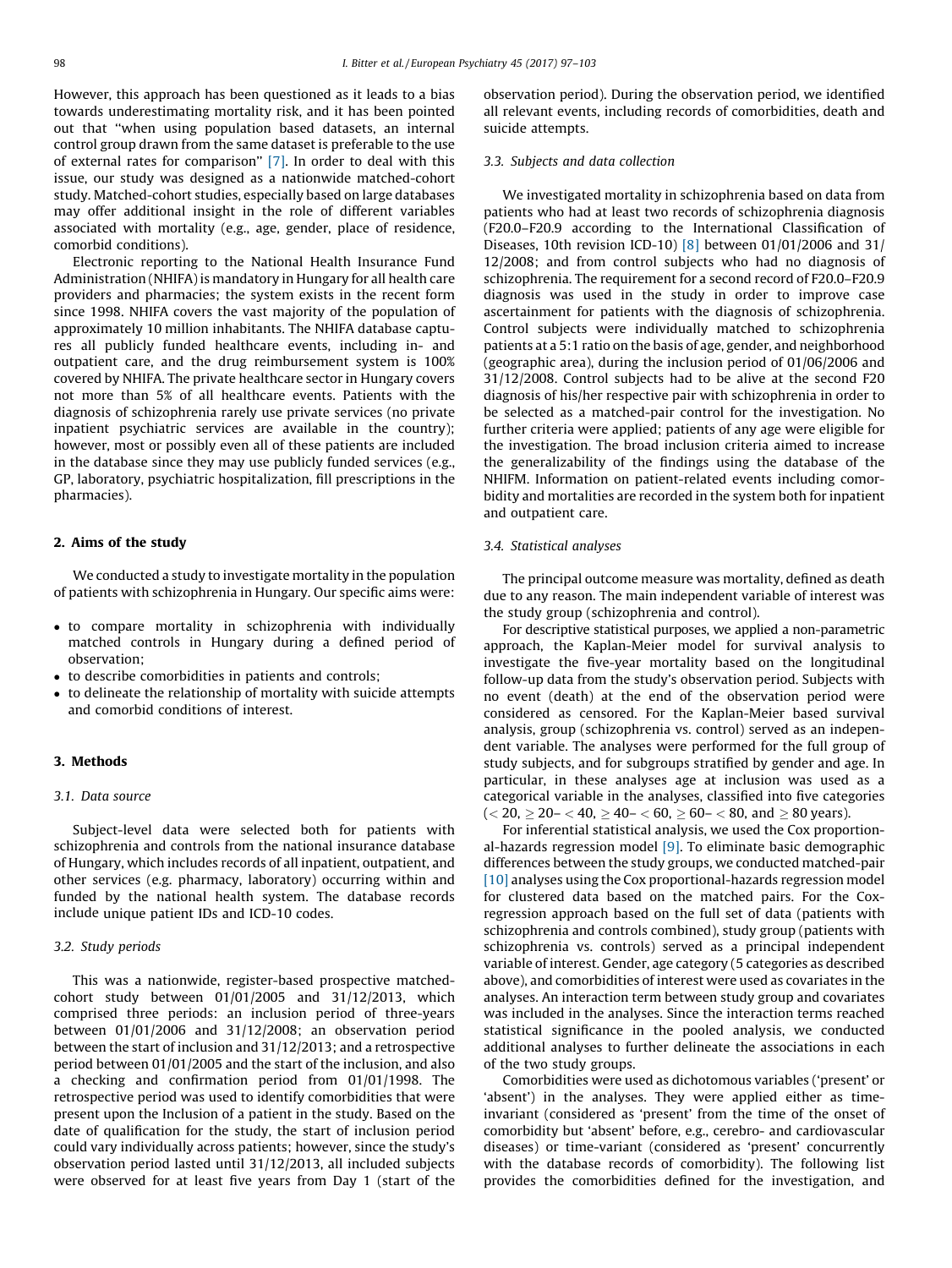describes their usage (as time-invariant [INV] or time-variant [VAR]) in the Cox-regression model:

- cerebro- and cardiovascular diseases (INV);
- neoplasm, without benign neoplasms (INV);
- diseases of liver (INV); diabetes mellitus (INV);
- emphysema, or other chronic obstructive pulmonary disease, or asthma (INV);
- acute lower respiratory infections (VAR);
- suicide attempts (INV);
- viral hepatitis and HIV virus disease (INV);
- epilepsy (INV);
- other infections (VAR);
- respiratory tuberculosis (VAR);
- other diseases of the nervous system (without epilepsy and transient cerebral ischemic attacks) (INV);
- external causes of morbidity and mortality (VAR).

A detailed list of comorbidities included in the various comorbidity categories used in the statistical analyses is presented in Supplementary Table 1.

We used the risk ratio (RR, or hazard ratio [HR]) statistics in order to assess the strength of the association between mortality and each of the independent variables in the analyses. For the computation of risk ratios from the Cox-regression model, the mortality in the age category of  $>$  40–60 years was used for reference. We report the resulting risk ratios with 95% confidence intervals (CIs). Based on the baseline hazard function estimated by the Cox-regression analyses, we determined the five-year baseline mortality both in patients and controls, stratified by gender (i.e., estimated mortality in the absence of covariates, e.g., in the absence of comorbid conditions). Furthermore, we examined the impact of the covariates on mortality in both groups by computing the 5-year mortality in the presence of each of the covariates in the statistical model.

Life expectancies were computed on the basis of life tables presenting age-specific observed mortality rates, grouped into age categories of 5-years up to the age of 90 years, and for a 10-year category for ages  $> 90$  to 100 years. The mortality of 100% was

assumed for the ages of  $> 100$  years. For the purpose of the computations, we assumed that that there is a constant mortality within the age intervals. We performed a separate computation for males and females. We calculated the life expectancy for patients with schizophrenia and control subjects at an age of transition to young adulthood (20 years) and at adulthood (45 years), respectively.

All statistical tests were two-sided; significance level was set at  $\alpha$  = .05. Statistical analyses were performed with R-software version 2.9.1 (R Development Core Team, 2009) and by the Statistical Analysis System (SAS) version 9.4 (SAS Institute, Cary, NC). Based on data privacy regulations, all statistical analyses were run on the servers of NHIFM and outputs were eligible for further investigations, without any access to patient-level data outside of NHIFM.

## 4. Results

### 4.1. Patient disposition

As shown in Fig. 1, 102388 patients received the diagnosis of schizophrenia (i.e., code F20.0–F.20.9 according to ICD-10) at least twice during the entire study period of 01/01/2005–31/12/2013, either as an in- or outpatient.

Out of these 102,388 patients, a total of 37,202 patients had only one schizophrenia diagnosis during the inclusion period, therefore they were not included in the study. As shown by the figure, a total of 65,186 of the patients had two records for the diagnosis of schizophrenia during the inclusion period of 01/01/ 2006–31/12/2008. Of these patients, a total of 17 had no matching controls in the database, and therefore could not be used in the matched-pair analyses. Thus, 65,169 patients with schizophrenia were included in the current investigation. Matching of the included patients to control subjects at the planned 5:1 ratio could be accomplished in the overwhelming majority of cases. Specifically, out of the 325,845 control subjects that were expected based on the 5:1 ratio, a total of 32,543, 99.87% of the expected total were available for analyses (i.e., in some cases, the matched-pair clusters contained fewer controls than 5).



Fig. 1. Study flowchart for patient selection and eligibility for the study.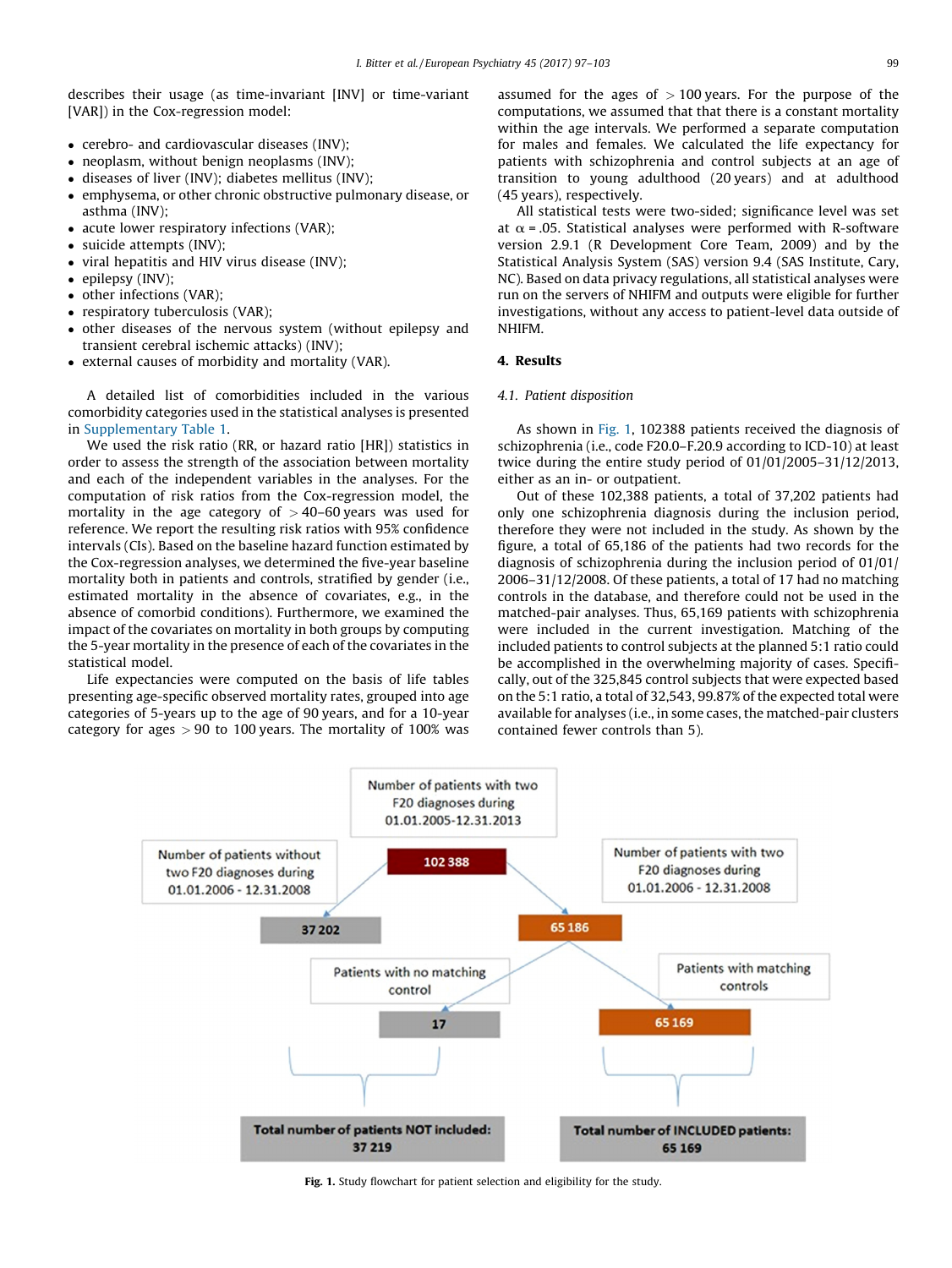# 4.2. Demographic and basic descriptive characteristics

Table 1 displays basic descriptive demographic data on the patient population in terms of gender and age (broken down by age groups of 20 years), and pooled across the entire patient population. We note that control subjects had the same age distribution as they were matched individually to patients based on age (within 1-year of age) and gender in the study. As shown in Table 1, approximately 41.8% of the total sample of patients with schizophrenia was male. The gender composition varied substantially across age groups. The proportion of males showed a steady increase with younger age; in particular, the proportion of males reached 64% in the youngest age group as compared to 19% in the oldest). Mean age at enrollment was approximately 8 years lower in males than in females (mean [SD] age male = 45.7 years  $([SD = 15.5],$  female 53.3 years  $[SD = 16.0]$ ). Both in males and females, the 40–59 years age group comprised the highest proportion of all subjects enrolled for the study.

### 4.3. Distribution of comorbidities in the study population

Table 2 displays the distribution of comorbidities in the study population. The rightmost column of the table provides summary data for all subjects in both study groups ('Total group') while additional columns of the table display the proportion (%) of comorbidities broken down by individual age categories. The first row provides the proportion of subjects who presented with any comorbid condition of interest, while the subsequent rows display the comorbidity distribution in terms of individual comorbidity groups.

Table 2 (first row) indicates that, while in both study groups the proportion of comorbid conditions was high and increased with age, it was markedly higher in the schizophrenia group than in the

control in all age categories. The group difference was the most pronounced at the two younger age groups, with slightly more than half of the control subjects having a comorbid condition, as opposed to the patients with schizophrenia who presented with at least one comorbid condition in the majority of cases [> 80%]). In order to identify differences in terms of individual comorbidities pooled across all age groups in the schizophrenia group as compared to controls, we summarized any deviation from the control group that exceeded 3% in terms of absolute % comorbidities. We found an increase in:

- diabetes mellitus;
- emphysema & other chronic obstructive pulmonary diseases and asthma;
- acute lower respiratory infections:
- suicide attempts;
- viral hepatitis and HIV virus disease;
- epilepsy;
- other infections;
- other diseases of the nervous system (without epilepsy and transient cerebral ischemic attacks).

While an increase in the prevalence of comorbid conditions were generally observed across all age categories, age-specific increases in the prevalence were found in the schizophrenia group as compared to controls with regard to suicide attempts, diabetes, and epilepsy. These differences were highly pronounced at younger ages, and decreased with increasing age.

### 4.4. Mortality in patients with schizophrenia compared to controls

There was a higher proportion of mortality in the schizophrenia group as compared to controls. Specifically, 22.2% (14,481 of

#### Table 1

Demographic and basic descriptive data of the patient population.

|                   | All age groups<br>combined |              |            | Age groups   |                    |              |                    |                              |                  |              |            |      |      |      | Q1 | Q <sub>2</sub> | -03 |
|-------------------|----------------------------|--------------|------------|--------------|--------------------|--------------|--------------------|------------------------------|------------------|--------------|------------|------|------|------|----|----------------|-----|
|                   |                            |              | $< 20$ yrs |              | $>$ 20- $<$ 40 yrs |              | $>$ 40- $<$ 60 yrs |                              | $>60 - < 80$ vrs |              | $>80$ yrs  |      |      |      |    |                |     |
|                   | n                          | Row $(\%)$ n |            | Row $(\%)$ n |                    | Row $(\%)$ n |                    | Row $(\%)$<br>$\overline{n}$ |                  | Row $(\%)$ n | Row $(\%)$ |      |      |      |    |                |     |
| Total             | 65.169                     | 100          | 1108       | 1.70         | 17.011             | 26.10        | 29.321             | 45.00                        | 14.998           | 23.00        | 2731       | 4.20 | 50.1 | 16.2 | 38 | 51 61          |     |
| Male              | 27,221                     | 100          | 708        | 2.60         | 9480               | 34.80        | 12.082             | 44.40                        | 4432             | 16.30        | 519        | 1.90 | 45.7 | 15.5 | 33 | 46             | -56 |
| Female            | 37,948                     | 100          | 400        | 1.10         | 7531               | 19.80        | 17.239             | 45.40                        | 10.566           | 27.80        | 2212       | 5.80 | 53.3 | 16   | 42 | 53             | -64 |
| Male prop. $(\%)$ | 41.80%                     |              | 63.90%     |              | 55.70%             |              | 41.20%             |                              | 29.60%           |              | 19.00%     |      | -    |      |    |                |     |

#### Table 2

Distribution of comorbidities and suicide attempts: percentage (%) of patients in the schizophrenia and control populations.

| Comorbidity                                                                                         |            | Age group |                      |      |                      |      |                      |      |           |                |             |      |  |
|-----------------------------------------------------------------------------------------------------|------------|-----------|----------------------|------|----------------------|------|----------------------|------|-----------|----------------|-------------|------|--|
|                                                                                                     | $< 20$ yrs |           | $>20-$<br>$<$ 40 yrs |      | $>40-$<br>$< 60$ yrs |      | $>60-$<br>$< 80$ yrs |      | $>80$ yrs |                | Total group |      |  |
|                                                                                                     | Sch        | Cont      | Sch                  | Cont | Sch                  | Cont | Sch                  | Cont | Sch       | Cont           | Sch         | Cont |  |
| Any comorbid condition present                                                                      | 80         | 50.9      | 81.6                 | 53.9 | 87.6                 | 76.2 | 91.5                 | 87.7 | 92.9      | 87             | 86.2        | 72   |  |
| Cerebro- and cardiovascular diseases                                                                |            | 11.5      | 33.1                 | 23.4 | 60.7                 | 58.8 | 78.1                 | 79.5 | 84.3      | 81.8           | 53.7        | 52.5 |  |
| Neoplasm (without benign neoplasms)                                                                 |            | 0.6       | 1.9                  | 1.6  | 7.4                  | 8.1  | 9.4                  | 14.5 | 5.7       | 9.2            | 5.6         | 7.4  |  |
| Diseases of liver                                                                                   |            | 1.8       | 6.8                  | 4.2  | 11.3                 | 10.9 | 8.3                  | 9.4  | 4.4       | 3.9            | 8.8         | 8.2  |  |
| Diabetes mellitus                                                                                   |            | 1.2       | 8.5                  | 3.1  | 20.7                 | 14.5 | 26.2                 | 25.1 | 19.4      | 18.2           | 16.9        | 13.3 |  |
| Emphysema; Other chronic obstructive pulmonary disease;<br>Asthma                                   |            | 6.3       | 12                   | 6.4  | 21.8                 | 14.9 | 22.2                 | 19.7 | 23        | 21.1           | 18.2        | 13.5 |  |
| Acute lower respiratory infections                                                                  | 22.6       | 16.8      | 23.2                 | 16.7 | 29.6                 | 22.9 | 35.8                 | 27.7 | 39.7      | 33.2           | 28.6        | 22.3 |  |
| Suicide attempts                                                                                    | 11.9       | 1.5       | 10.3                 | 1.2  | 6.8                  | 1.2  | 3.6                  | 0.8  | 1.9       | 1.1            | 7.5         | 1.1  |  |
| Viral hepatitis and HIV virus disease                                                               |            | 0.7       | 38.7                 | 1.4  | 29.7                 | 3    | 19.9                 | 3    | 14.2      | 5.9            | 30.9        | 2.6  |  |
| Epilepsy                                                                                            |            | 1.5       | 10.4                 | 1.6  | 7.7                  | 2.2  | 6                    | 2.3  | 3.4       | $\overline{2}$ | 8.4         | 2    |  |
| Other infections                                                                                    | 28.8       | 27.1      | 26.6                 | 21.6 | 30.4                 | 23.8 | 31.9                 | 29.2 | 26.8      | 26.9           | 29.2        | 24.5 |  |
| Respiratory tuberculosis                                                                            |            | 0.1       | 0.5                  | 0.3  | 0.9                  | 0.6  | 0.7                  | 0.6  | 0.8       | 0.6            | 0.7         | 0.5  |  |
| Other diseases of the nervous system (without epilepsy and<br>Transient cerebral ischaemic attacks) | 27.9       | 7.1       | 27                   | 9.4  | 32.9                 | 17.2 | 46.2                 | 24.1 | 47.2      | 26.6           | 33.5        | 16.5 |  |
| External causes of morbidity and mortality                                                          | 1.3        | 1.7       | 1.3                  | 1.3  |                      | 1.1  | 0.7                  | 0.8  | <b>NA</b> | 0.5            | 1.1         | 1.1  |  |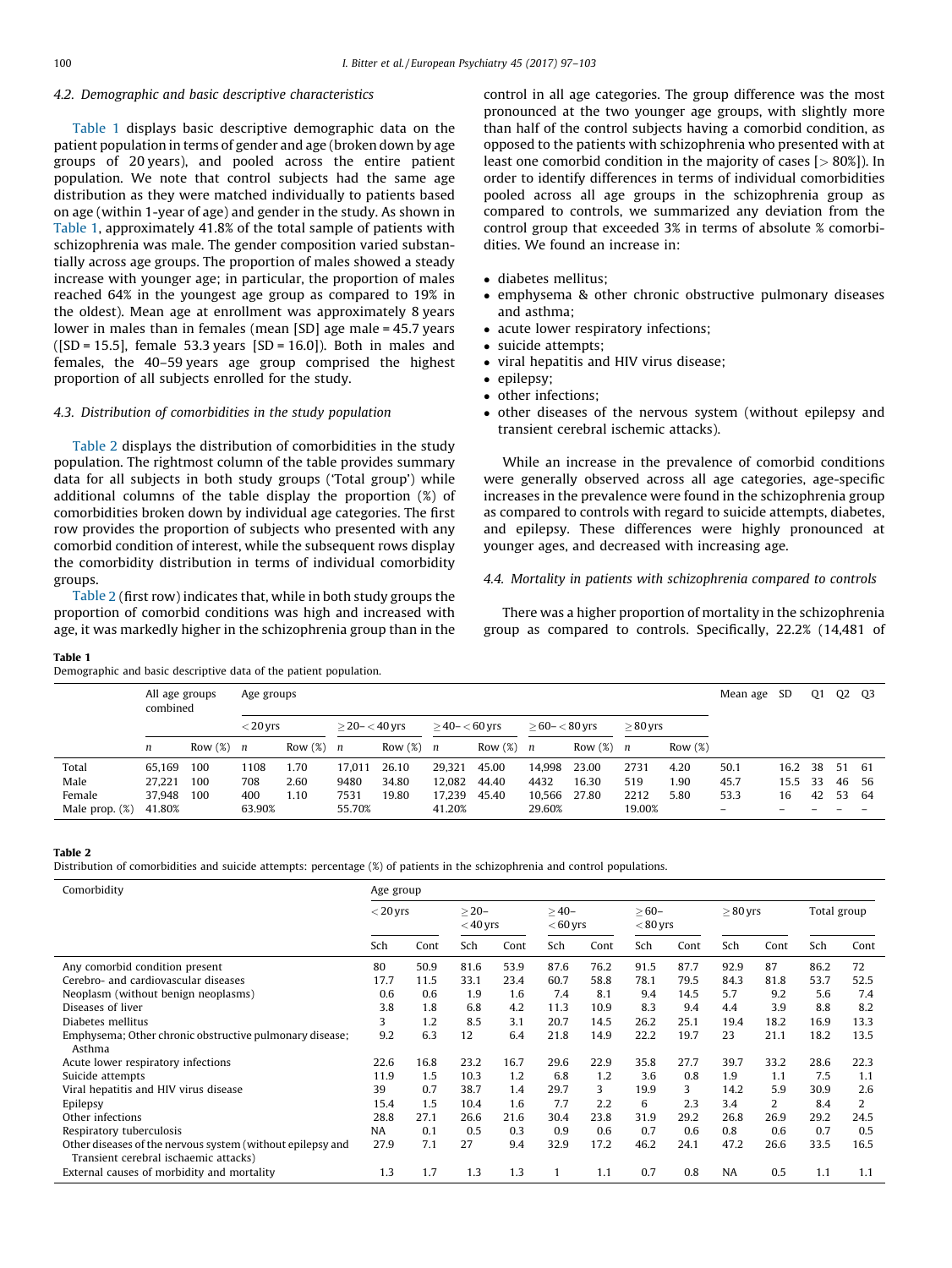65,169) of the patients with schizophrenia died during the observation period of the study, whereas in the control group 10.8% (35,176 of the 325,435) of the subjects died. The analogous values were the following for males: 21.5% (5843 of 27,221) for patients with schizophrenia and 10.7% (14,483 of 35,952) controls; and for females 22.8% (8638 of 37,948) for patients and 10.9% (20,693 of 189,483) for controls, respectively. The mean age at death in each of the two groups was the following:

- schizophrenia =  $66.34$  (SD =  $14.74$ ) years;
- controls =  $70.63$  (SD =  $13.62$ ) years.

The mean age at death in males and females in the schizophrenia and control group, respectively, was the following: males with schizophrenia =  $61.37$  (SD =  $14.51$ ) years; females with schizophrenia = 69.69 (SD = 13.92) years. The analogous numbers for the control group were the following: males = 65.21 (SD = 13.12) years; females = 74.42 (SD = 12.64) years.

Observed crude data on mortality for patients with schizophrenia and matched controls broken down by gender and age categories at enrollment in 20-year age groups are provided in Supplementary Table 2.

Based on the non-parametric Kaplan Meier survival analysis, Table 3 provides 5-year mortality estimates and their 95% confidence limits for both study groups broken down by gender and pooled across all subjects. Columns of the table display the mortality estimates broken down by categories of age at inclusion in the investigation. The rightmost column shows the mortality estimates summarized for all age groups. Risk ratios for mortality for patients with schizophrenia versus controls, pooled for all subjects and broken down by gender and age category, are also provided in the table. As shown by the table, the risk ratios indicate a pronounced elevation in the mortality risk of patients with schizophrenia at lower ages, especially under 40 years of age. Additionally, as indicated by the risk ratios, the increased mortality risk at younger ages in patients with schizophrenia vs. controls, is substantially greater in females than in males.

# 4.5. Mortality, comorbidities and suicide attempts in patients with schizophrenia as compared to controls

As described in the statistical analyses, we performed a Coxregression analysis based on the full set of data (patients with schizophrenia and controls combined), applying study group (patients with schizophrenia vs. controls) as the main independent variable of interest, and gender, age category and comorbidity group as covariates in the analyses. Our results indicated that patients with schizophrenia had a substantially higher risk of mortality than the control subjects (RR = 2.4;  $P < 0.0001$ ). Furthermore, with the exception of respiratory tuberculosis, we found statistically significant interactions ( $P < 0.0001$ ) between study group and the covariates in the Cox-regression model, including comorbidity categories and gender and age, which indicated significant group differences with regard to these covariates. In order to delineate the associations further, we conducted a separate Cox-regression analysis in each of the two study groups [\(Table](#page-5-0) 4).

As shown by [Table](#page-5-0) 4, results indicate increased mortality in patients with schizophrenia in the younger age groups as compared to controls. In both study groups, the mortality was lower in females than in males as indicated by the values of relative risk for females (schizophrenia = 0.68, control = 0.63). These values are consistent with the Kaplan-Meier estimates, which show lower mortality in females than in males with schizophrenia, especially in the younger age groups.

Additionally, comorbidities were associated with a significantly increased mortality in both groups. In the control group, the largest increases in mortality occurred in association with:

- acute lower respiratory infections ( $RR = 14.22$ );
- external causes of morbidity and mortality ( $RR = 8.83$ );
- $\bullet$  other infections (RR = 4.03);
- $\bullet$  neoplasms (RR = 3.14).

Overall, the relative risks for mortality with regard to comorbidities were lower in the schizophrenia groups as compared to controls, with one exception (Acute lower respiratory infections). In order to examine baseline mortality across age categories without presence of covariates, we estimated the baseline mortality using the Cox-regression model for both males and females, and for the total groups of subjects. Results of this analysis are depicted in Supplementary Table 3.

As shown by [Table](#page-5-0) 4, estimates of baseline mortality are somewhat lower than the Kaplan-Meier based estimates since no comorbidities are assumed for the baseline model. As shown by the prevalence estimates, the relative increase in mortality was somewhat lower in females than in males.

#### Table 3

Kaplan–Meier based 5-year mortality (%) estimates in the two study groups and their 95% confidence limits broken down by gender, and pooled across all subjects.

| Gender/group      | Age at enrollment |                       |                    |                   |                   |                   |  |  |  |  |  |  |
|-------------------|-------------------|-----------------------|--------------------|-------------------|-------------------|-------------------|--|--|--|--|--|--|
|                   | $<$ 20 yrs        | $\geq$ 20- $<$ 40 yrs | $>$ 40- $<$ 60 yrs | $> 60 - < 80$ yrs | $\geq 80$ yrs     | All ages          |  |  |  |  |  |  |
| Males             |                   |                       |                    |                   |                   |                   |  |  |  |  |  |  |
| Schizophrenia     | 2.26              | 4.39                  | 14.22              | 40.28             | 85.74             | 16.09             |  |  |  |  |  |  |
|                   | $(1.16 - 3.35)$   | $(3.97 - 4.8)$        | $(13.59 - 14.84)$  | $(38.81 - 41.7)$  | $(82.39 - 88.45)$ | $(15.52 - 16.65)$ |  |  |  |  |  |  |
| Control           | 0.23              | 0.77                  | 6.73               | 21.27             | 57.25             | 7.78              |  |  |  |  |  |  |
|                   | $(0.07 - 0.38)$   | $(0.66 - 0.89)$       | $(6.51 - 6.95)$    | $(20.6 - 21.94)$  | $(55.25 - 59.16)$ | $(7.57 - 7.98)$   |  |  |  |  |  |  |
| Risk ratio        | 9.95              | 5.66                  | 2.11               | 1.89              | 1.5               | 2.07              |  |  |  |  |  |  |
| Females           |                   |                       |                    |                   |                   |                   |  |  |  |  |  |  |
| Schizophrenia     | 2                 | 3.13                  | 9.17               | 29.88             | 73.3              | 17.4              |  |  |  |  |  |  |
|                   | $(0.62 - 3.36)$   | $(2.74 - 3.53)$       | $(8.73 - 9.59)$    | $(29 - 30.75)$    | $(71.4 - 75.09)$  | $(16.88 - 17.93)$ |  |  |  |  |  |  |
| Control           | 0.05              | 0.38                  | 3.15               | 12.97             | 51.11             | 8.03              |  |  |  |  |  |  |
|                   | $(0-0.15)$        | $(0.3 - 0.45)$        | $(2.99 - 3.3)$     | $(12.5 - 13.43)$  | $(50.16 - 52.04)$ | $(7.85 - 8.21)$   |  |  |  |  |  |  |
| <b>Risk Ratio</b> | 39.78             | 8.32                  | 2.91               | 2.3               | 1.43              | 2.17              |  |  |  |  |  |  |
| All patients      |                   |                       |                    |                   |                   |                   |  |  |  |  |  |  |
| Schizophrenia     | 2.17              | 3.83                  | 11.25              | 32.95             | 75.67             | 16.85             |  |  |  |  |  |  |
|                   | $(1.31 - 3.02)$   | $(3.54 - 4.12)$       | $(10.88 - 11.61)$  | $(32.19 - 33.7)$  | $(74 - 77.23)$    | $(16.46 - 17.24)$ |  |  |  |  |  |  |
| Control           | 0.16              | 0.6                   | 4.62               | 15.43             | 52.24             | 7.92              |  |  |  |  |  |  |
|                   | $(0.06 - 0.27)$   | $(0.53 - 0.66)$       | $(4.48 - 4.76)$    | $(15.06 - 15.8)$  | $(51.39 - 53.09)$ | $(7.8 - 8.04)$    |  |  |  |  |  |  |
| Risk ratio        | 13.26             | 6.4                   | 2.43               | 2.14              | 1.45              | 2.13              |  |  |  |  |  |  |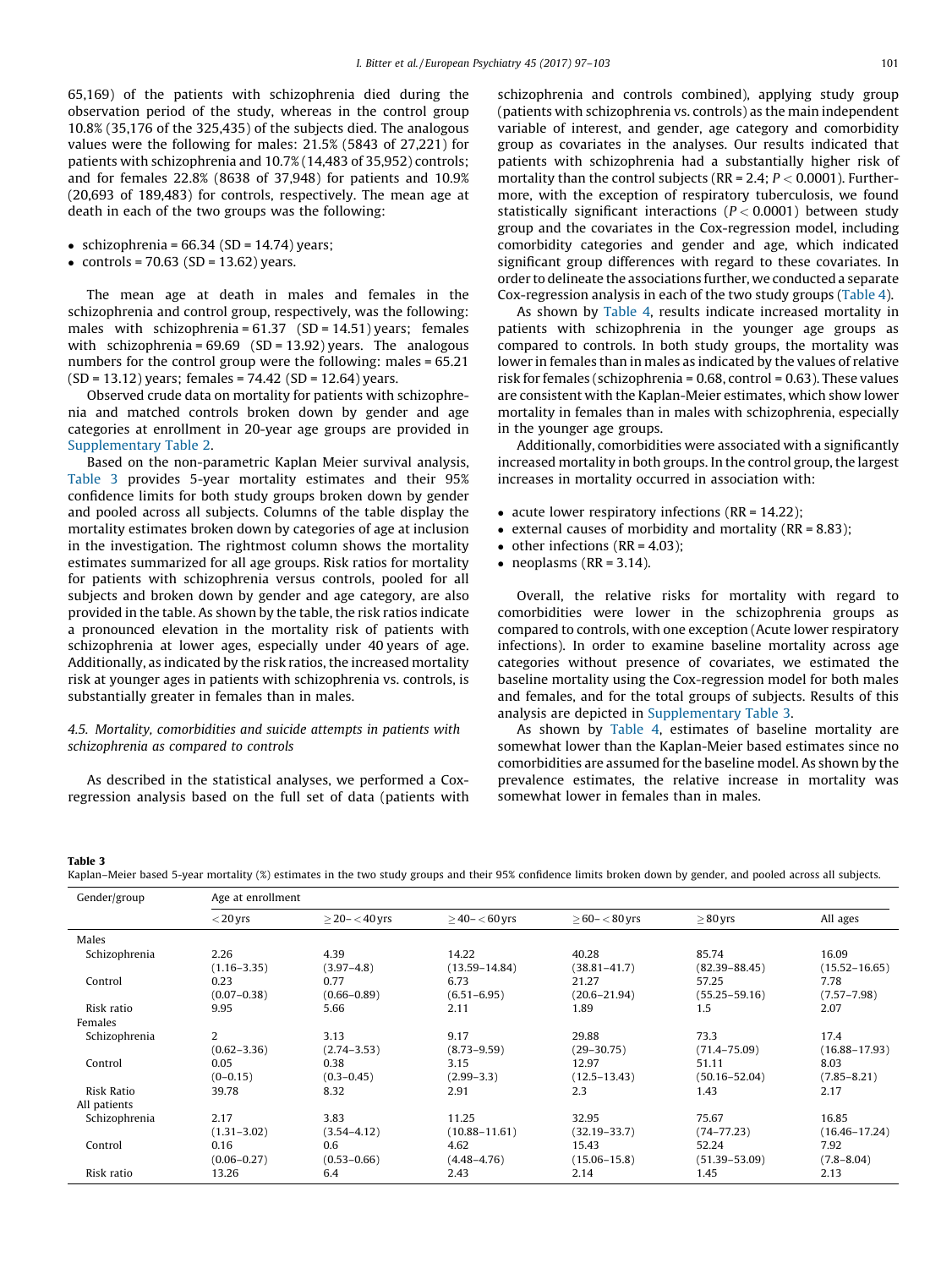# <span id="page-5-0"></span>Table 4

Results of survival analysis in patients with schizophrenia and controls to examine the impact of covariates on mortality in the Cox-regression model.

| Condition (parameter) in Cox model                                                                     | Patients with schizophrenia |                           |      |                    |                          |       | Controls                 |        |      |                    |              |       |  |
|--------------------------------------------------------------------------------------------------------|-----------------------------|---------------------------|------|--------------------|--------------------------|-------|--------------------------|--------|------|--------------------|--------------|-------|--|
|                                                                                                        | Coefficient                 | RR<br>P<br>Robust.se<br>z |      | Mortality $(\%)^a$ | Coefficient<br>RR        |       | Robust.se                | P<br>z |      | Mortality $(\%)^a$ |              |       |  |
| Female                                                                                                 | $-0.39$                     | 0.68                      | 0.03 | $-14.9$            | $\bf{0}$                 | 4.48  | $-0.46$                  | 0.63   | 0.02 | $-24.9$            | $\bf{0}$     | 1.49  |  |
| Male <sup>b</sup>                                                                                      |                             | $\qquad \qquad -$         | -    |                    | $\overline{\phantom{m}}$ | 6.37  | $\overline{\phantom{0}}$ | -      | -    |                    | -            | 2.35  |  |
| Age: $<$ 19 yrs                                                                                        | $-1.77$                     | 0.17                      | 0.32 | $-5.5$             | $\bf{0}$                 | 0.93  | $-4.08$                  | 0.02   | 0.13 | $-31.1$            | $\Omega$     | 0.03  |  |
| Age: $>$ 20 – $<$ 40 yrs                                                                               | $-1$                        | 0.37                      | 0.06 | $-16.9$            | $\mathbf{0}$             | 2.02  | $-1.79$                  | 0.17   | 0.07 | $-26.1$            | $\bf{0}$     | 0.32  |  |
| Age: $>40 - < 60$ yrs <sup>b</sup>                                                                     |                             | $\overline{\phantom{0}}$  |      |                    | $\overline{\phantom{m}}$ | 5.37  |                          |        |      |                    |              | 1.92  |  |
| Age: $> 60 - < 80$ yrs                                                                                 |                             | 2.73                      | 0.03 | 34.3               | 0                        | 13.97 | 0.94                     | 2.55   | 0.02 | 44.2               | $\mathbf{0}$ | 4.83  |  |
| Age: $\geq 80$ yrs                                                                                     | 2.21                        | 9.09                      | 0.04 | 57.1               | $\Omega$                 | 39.23 | 2.4                      | 10.98  | 0.03 | 93.9               | $\mathbf{0}$ | 19.1  |  |
| Other diseases of the nervous system<br>(without epilepsy and Transient<br>cerebral ischaemic attacks) | 0.4                         | 1.5                       | 0.03 | 15                 | $\mathbf{0}$             | 8.06  | 0.51                     | 1.67   | 0.02 | 24.4               | $\mathbf{0}$ | 3.21  |  |
| Other infections                                                                                       | 1.1                         | 2.99                      | 0.04 | 27.4               | $\mathbf{0}$             | 16.06 | 1.39                     | 4.03   | 0.03 | 55.3               | $\mathbf{0}$ | 7.74  |  |
| Epilepsy                                                                                               | 0.5                         | 1.65                      | 0.05 | 10.3               | 0                        | 8.86  | 0.7                      | 2.01   | 0.05 | 13                 | $\bf{0}$     | 3.86  |  |
| Viral hepatitis and HIV virus disease                                                                  | 0.17                        | 1.18                      | 0.03 | 5.6                | 0                        | 6.34  | 0.79                     | 2.21   | 0.04 | 18                 | $\Omega$     | 4.24  |  |
| Diseases of liver                                                                                      | 0.16                        | 1.17                      | 0.05 | 3.3                | $\Omega$                 | 6.12  | 0.58                     | 1.79   | 0.03 | 20.5               | $\Omega$     | 3.44  |  |
| Acute lower respiratory infections                                                                     | 2.72                        | 15.16                     | 0.03 | 83                 | $\Omega$                 | 81.41 | 2.65                     | 14.22  | 0.02 | 116.2              | 0            | 27.3  |  |
| External causes of morbidity and<br>mortality <sup>c</sup>                                             | 1.44                        | 4.21                      | 0.34 | 4.2                | $\mathbf{0}$             | 22.61 | 2.06                     | 7.83   | 0.24 | 8.8                | $\bf{0}$     | 15.03 |  |
| Emphysema/other chronic obstructive<br>pulmonary disease/asthma                                        | 0.23                        | 1.25                      | 0.03 | 7.1                | $\mathbf{0}$             | 6.72  | 0.34                     | 1.4    | 0.02 | 15.4               | $\mathbf{0}$ | 2.69  |  |
| Respiratory tuberculosis                                                                               | 0.54                        | 1.72                      | 0.18 | 3.1                | $\mathbf{0}$             | 9.24  | 0.66                     | 1.93   | 0.14 | 4.6                | $\mathbf{0}$ | 3.71  |  |
| Neoplasm (without benign neoplasms)                                                                    | 0.58                        | 1.79                      | 0.05 | 11.6               | $\mathbf{0}$             | 9.61  | 1.14                     | 3.14   | 0.03 | 45.4               | $\mathbf{0}$ | 6.03  |  |
| Diabetes mellitus                                                                                      | 0.15                        | 1.16                      | 0.03 | 4.6                | 0                        | 6.23  | 0.3                      | 1.35   | 0.02 | 14.1               | $\bf{0}$     | 2.59  |  |
| Suicide attempts                                                                                       | 0.21                        | 1.24                      | 0.06 | 3.8                | 0                        | 6.66  | 0.48                     | 1.62   | 0.09 | 5.6                | $\bf{0}$     | 3.11  |  |
| Cerebro- and cardiovascular diseases                                                                   | 0.38                        | 1.46                      | 0.03 | 13.1               | 0                        | 7.85  | 0.52                     | 1.68   | 0.02 | 24.5               | $\bf{0}$     | 3.23  |  |

RR: relative risk.

<sup>a</sup> 5-year mortality estimated from the Cox-regression model. Mortality value in each row was estimated on the basis of the assumption that the given condition depicted in the row is met in the group (e.g., diabetes mellitus) while no other conditions (e.g., comorbidities) are met.

Reference (control) condition for the Cox-regression analysis (e.g., RRs for age groups were derived on the basis of comparisons with the reference age group [age 40–59 years]).

<sup>c</sup> ''External causes of morbidity and mortality'' are defined according to Chapter XX of the International Statistical Classification of Diseases and Related Health Problems 10th Revision (ICD-10)-WHO Version, 2016. It permits the classification of environmental events and circumstances such as the cause of injury, poisoning and other adverse effects. The chapter includes various types of accidents, including: falls, exposure to electric current, fire, intentional self-harm, complications of medical and surgical care, etc.

In addition to the examination of the association of mortality with comorbidities and suicide attempts, we computed life expectancy for 20- and 45 year-olds, respectively. As described in the statistical analyses, life expectancies were computed on the basis of life tables presenting the actual age-specific observed mortality rates in the patient and control groups, respectively. Our results indicated that that 20 years of age, males with schizophrenia had a life expectancy of 36.5 years in 2006 and 2007, while the controls had 48.0 years; this resulted in a mortality gap of 11.5 years for patients with schizophrenia. The analogous life expectancy numbers for females were the following: schizophrenia = 43.2 years, control = 56.9 years; mortality gap = 13.7 years. At the age of 45 years, males with schizophrenia had a life expectancy of 17.9 years, compared with 26.0 years in the control group, with a mortality gap of 8.1 years; the life expectancy for females at this age was the following: schizophrenia = 23.2 years, control = 32.8 years; mortality gap = 9.6 years.

# 5. Discussion

To our knowledge, this is the second study – after the Swedish National Cohort Study  $[1]$  – that comprehensively examines the somatic health effects of schizophrenia using both outpatient and inpatient diagnoses from all health care settings for a national population and the first nationwide mortality study in schizophrenia using matched-cohort design.

All investigated comorbidities but neoplasms were more frequent in the group of patients with schizophrenia. The difference between the cumulative frequencies of comorbid conditions of the two groups was largest in the youngest age group and the difference between the groups decreased with increasing age.

The results of this study concerning mortality rates in schizophrenia (22.2%) are consistent with earlier data: a 2.4 times increase with significant sex difference was observed in patients with schizophrenia compared to individually matched (age, gender and neighborhood) control subjects [\[1,5\]](#page-6-0). As expected, mortality increased with age and it was increased in males compared to females. Data about sex differences in the mortality of schizophrenia have been rather heterogeneous, and many studies having found no sex differences [\[5\]](#page-6-0).

Our results indicate that the relative risks for mortality with regard to comorbidities were generally lower in the schizophrenia group as compared to controls. This needs to be interpreted in view of the findings that the proportion of comorbidities showed an overall elevation in the schizophrenia group, and that the diagnosis of schizophrenia in itself was associated with an elevated relative risk of mortality (i.e., RR = 2.4, see above) as compared to controls. Nonetheless, these findings call for further studies with the aim of identifying potential hidden covariates of the schizophrenia  $\times$  comorbidities interactions.

The limitations of the study include its register-based observational nature, which does not permit to establish causality based on the observed associations. Some important data (e.g. smoking status of the patients) are not available in the database, the authors have no control over the quality of the data in the database, and truncation at the beginning of follow-up makes it difficult to differentiate between prevalent and incident cases.

The markedly higher rate of mortality associated with comorbidtities, and the large increase of comorbidities in schizophrenia identifies a need for the improvement of graduate and postgraduate medical education and training in general and specifically in psychiatry with more focus on somatic diseases including neurological diseases, diabetes mellitus, and diseases of the respiratory tract. Many other factors deserving attention include lack of resources, access to and model of medical care, lifestyle, medication side effects, smoking, stigma, need for early intervention and adequate health care organization could help